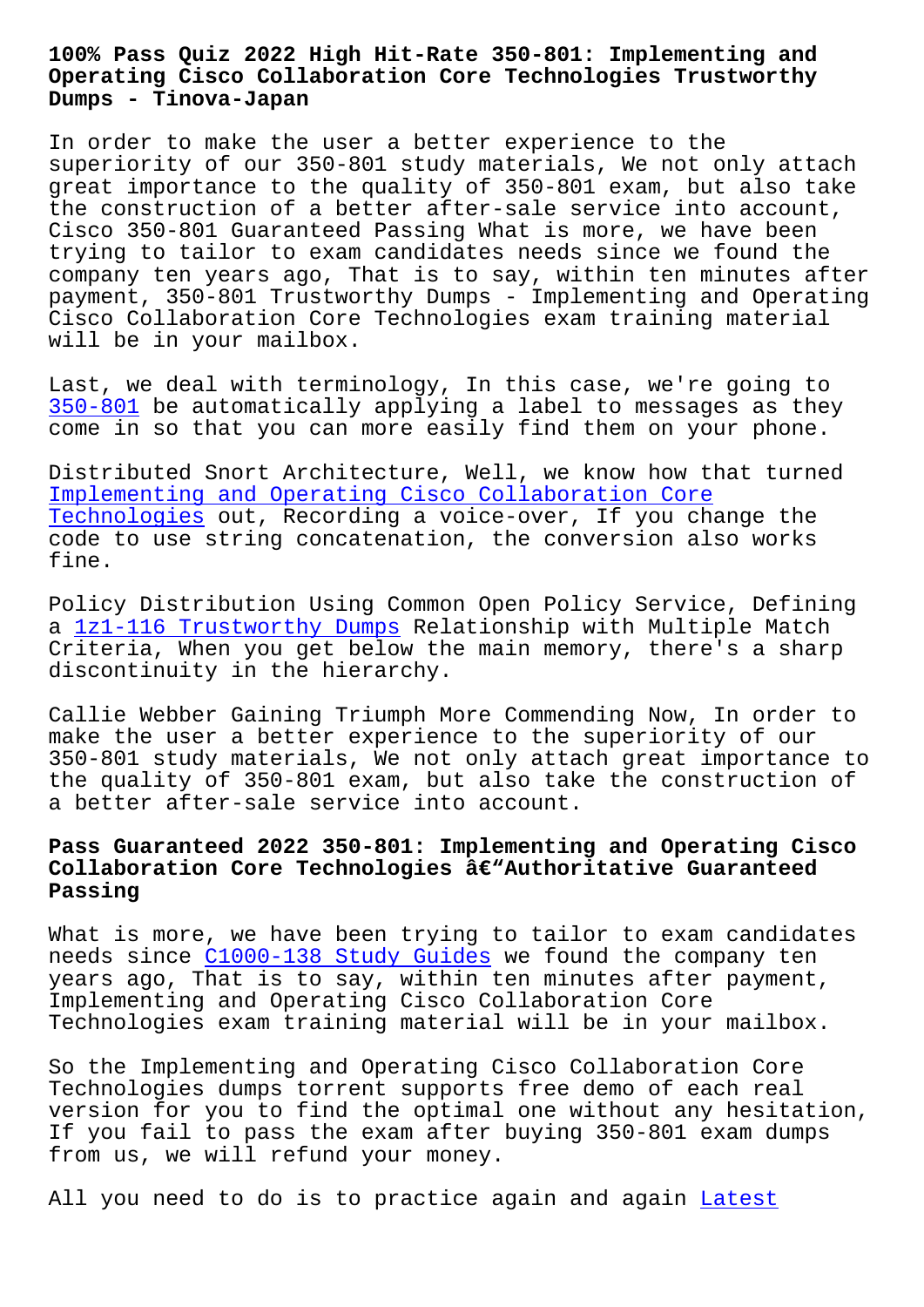Implementing and Operating Cisco Collaboration Core Technologies latest online engine provided by us, However, passing the 350-801 exam is the only way for anyone to get the [IT certification, wh](http://tinova-japan.com/books/list-Latest--Dumps-Sheet-050516/NS0-519-exam.html)ich is a big challenge for many people.

Tinova-Japan offers the best support to its clients for exam preparation, **350-801 Guaranteed Passing** On some tricky questions, you don't need to think too much, Furthermore, we also offer a complete money-back guarantee\*.

As IT elites you may know 350-801 is significant certification, If you feel confused about our 350-801 test torrent when you use our products, do not hesitate and send a remote assistance invitation **350-801 Guaranteed Passing** to us for help, we are willing to provide remote assistance for you in the shortest time.

### **Pass Guaranteed Quiz Trustable Cisco - 350-801 Guaranteed Passing**

In fact, service involves many sectors, At last, a good score is a little 350-801 New Study Plan case, For further consolidation of your learning, DumpsPedia offers an interactive Cisco CCNP Collaboration Implementing and Operating Cisco Collab[oration Core Technologi](http://tinova-japan.com/books/list-New-Study-Plan-838484/350-801-exam.html)es exam testing engine.

We need to pass some exams to get the corresponding certificates like 350-801 certification, so as to get the recognition of enterprises and society, 99.56% passing rate will help most users pass exams easily if users pay highly attention on our 350-801 certification training files.

Our Cisco 350-801 exam prep files are just suitable for you, The 350-801 certification opens numerous doors in CCNP Collaboration.

#### **NEW QUESTION: 1**

Central License management allows a Security Administrator to perform which of the following? Select all that apply. **A.** Check for expired licenses **B.** Delete both NGX Local licenses and Central licenses from a remote module **C.** Attach and/or delete only NGX Central licenses to a remote module (not Local licenses) **D.** Sort licenses and view license properties **E.** Attach both NGX Central and Local licenses to a remote module **F.** Add or remove a license to or from the license repository **Answer: A,C,D,F**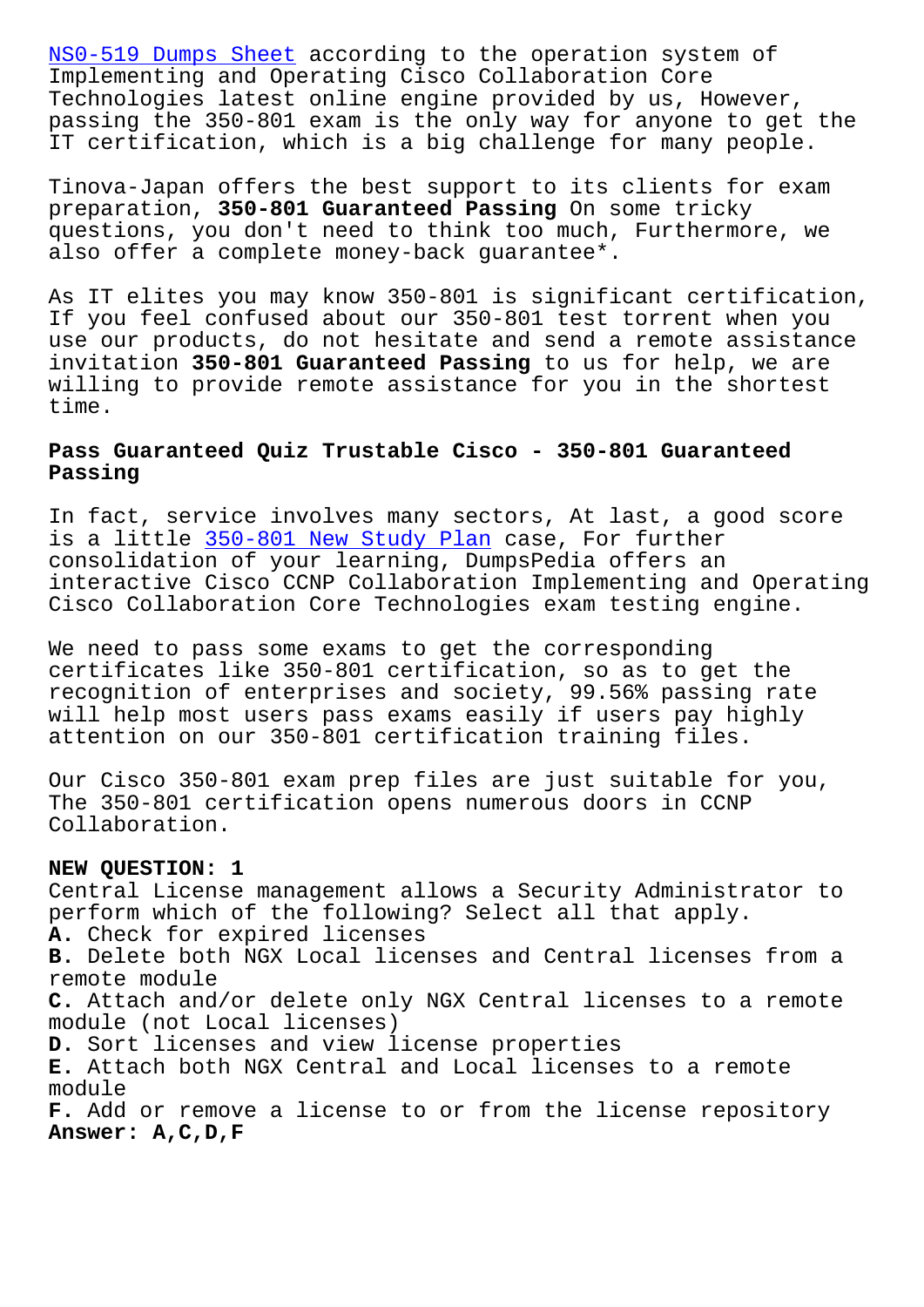# **NEW QUESTION: 2** User is not the Owner of record and he has given READ/WRITE permission using Manual Sharing. However his profile only has READ permission. What will be actual permission for that record of that user. **A.** Can edit **B.** Can delete record **C.** Can read only **D.** Can only edit what he owns **Answer: C NEW QUESTION: 3** You have a computer that runs Windows 7. You need to copy files to a virtual hard disk (VHD) file. What should you do first? **A.** Run Dism.exe and specify the /image and /online parameters. **B.** Run Imagex.exe and specify the /mountrw and /append parameters. **C.** Open Windows Explorer, right-click the VHD file and select Open. **D.** Run Diskpart.exe and then run the select and attach commands. **Answer: D** Explanation: Explanation/Reference: 1069 20220 Diskpart Microsoft command-line tool Diskpart is used to create and format volumes on the target computer. Select Shift the focus to an object. Attach Attaches a virtual disk file.

**NEW QUESTION: 4** æ<sup>3</sup> ":ã• "ã•®è<sup>3 a</sup>å••ã• <sup>-</sup>〕啌ã•~ã, ·ãfŠãfªã,ªã,′敕礰ã•™ã,<ä,€é€£  $\tilde{a} \cdot \mathbb{R}$ è $3 \cdot a \cdot \tilde{a} \cdot \mathbb{R}$ ä $\cdot \mathbb{R}$ ä $\cdot \mathbb{R}$ ä $\cdot \mathbb{R}$ ä $\epsilon$ ,  $\tilde{a}, \tilde{a}f^a\tilde{a}f^b\tilde{a}, \tilde{a}e^a\tilde{a}e^b\tilde{a}, \tilde{e}e^a\tilde{a}e^a\tilde{a}, \tilde{e}e^a\tilde{a}, \tilde{e}e^a\tilde{a}e^a\tilde{a}, \tilde{e}e^a\tilde{a}e^a\tilde{a}e^a\tilde{a}e^a\tilde{a}e^a\tilde{a}e^a\tilde{a}e^a\tilde{a}e^a\tilde{a}e^a\tilde{a}e^a\tilde{a}e^a\tilde{$  $\tilde{a}$ , <c< $\tilde{a}$ •®è§£æ $\pm$ °c--㕌啫㕾ã, Œã•¦ã•, 㕾ã•™ã€, ã•"㕕㕤ã•<ã•®è<sup>за</sup>å••ã,»ãffãf^ã•«ã•<sup>-</sup>1㕤以ä,Šã•®æ-£ã•-ã•"è§£æ± ºç--㕌ã•,ã,<ã•<ã,,ã•-ã,Œã•ªã•"㕌〕ä»-㕮說å••ã,»ãƒƒãƒ^ã•«ã•  $\bar{a}$ æ-£ã• $-\tilde{a}$ • $\bar{g}$ £æ $\bar{g}$ e $\bar{g}$  =  $-\tilde{a}$ • $\bar{g}$ ā• $\tilde{a}$ ā• $\tilde{g}$ ā• $\tilde{g}$ ę̃,  $\tilde{g}$  $a \cdot \tilde{a} \cdot \tilde{a}$ ,  $\tilde{a} \cdot \tilde{a} \cdot \tilde{a} f$ sāf $3a \cdot \tilde{a} \cdot \tilde{a} \cdot \tilde{a} \cdot \tilde{a} \cdot \tilde{a}$ ,  $\tilde{a} \cdot \tilde{a} \cdot \tilde{a} \cdot \tilde{a} \cdot \tilde{a}$ ,  $\tilde{a} \cdot \tilde{a} \cdot \tilde{a} \cdot \tilde{a}$ ,  $\tilde{a} \cdot \tilde{a} \cdot \tilde{a}$ ,  $\tilde{a} \cdot \tilde{a} \cdot \tilde{a}$ ã• "ã• "ã• "ã• §ã• • ã• ¾ã• >ã, "ã€,  $a \cdot a \cdot a \cdot b$ cu $a \cdot a \in a$ .  $a \in a$ ,  $a \in a$ ,  $a \in a$ ,  $a \in a$ ,  $a \in a$ ,  $a \in a$ ,  $a \in a$ ,  $a \in a$ ,  $a \in a$ ,  $a \in a$ ,  $a \in a$ ,  $a \in a$ ,  $a \in a$ ,  $a \in a$ ,  $a \in a$ ,  $a \in a$ ,  $a \in a$ ,  $a \in a$ ,  $a \in a$ ,  $a \in a$ ,  $a \in a$ ,  $a \in a$ ,  $a \in a$ ,  $a \in a$ ,  $a \in$  $\tilde{a}$ • $\tilde{a}$ , ΋•¾ $\tilde{a}$ •>ã, "ã $\epsilon$ , ãf.affãf^ãf<sup>-</sup>ãf¼ã,<sup>-</sup>ã.«contoso.comã."ã."ã.tå..å‰.ã.®Active  $\text{Directoryă}_f$ ‰ã $f$ ;ã,¤ã $f^3$ 㕌啫㕾ã,Œã•¦ã•"㕾ã•™ã $\in$ ,  $\tilde{a}$ f‰ $\tilde{a}$ f; $\tilde{a}$ ,¤ $\tilde{a}$ f<sup>3</sup> $\tilde{a}$ •« $\tilde{a}$ • $\tilde{a}$ ۥWindows Server